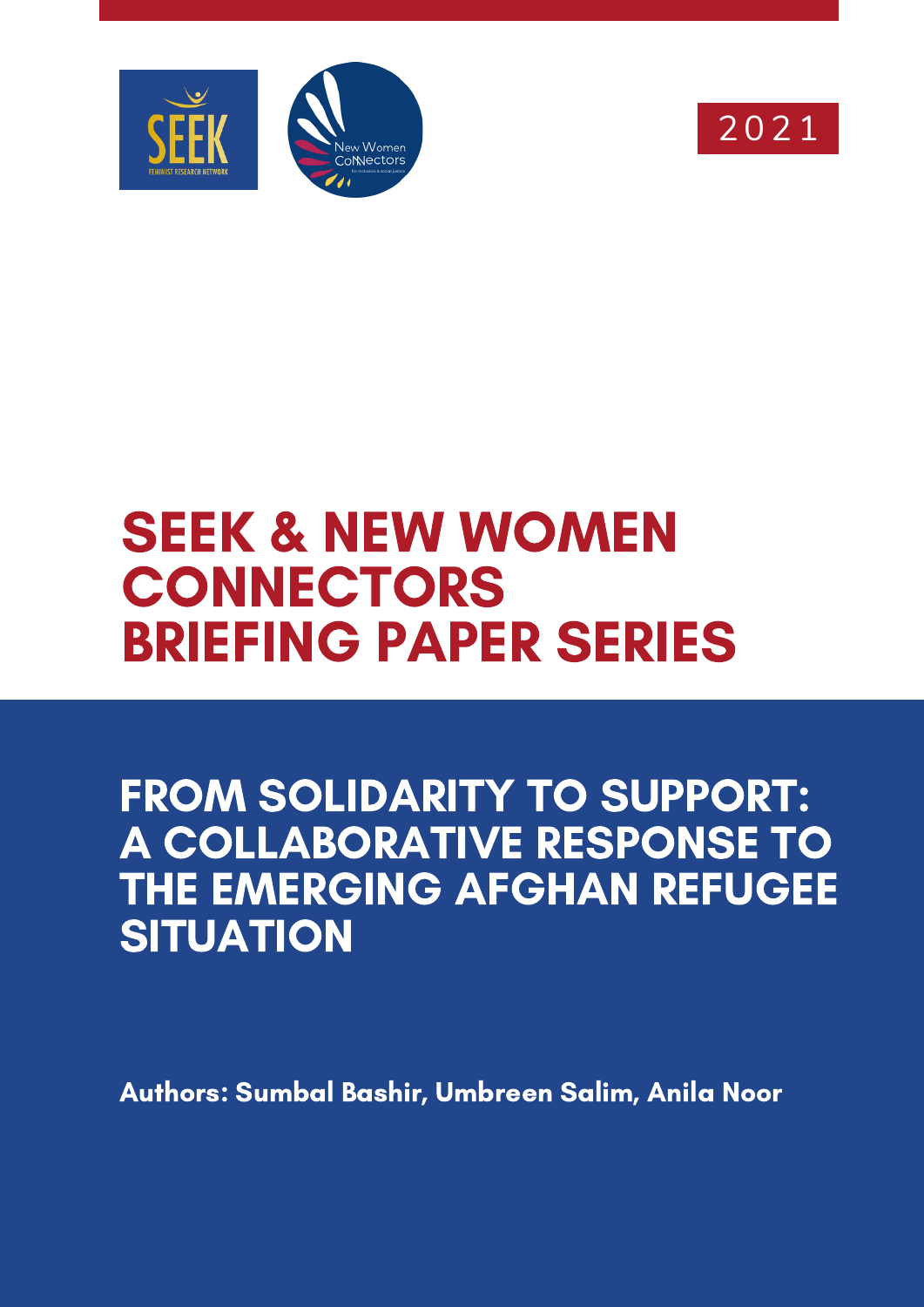# SEEK And New Women Connectors Briefing Paper Series, Issue 1 From Solidarity to Support: A Collaborative Response to the Emerging Afghan Refugee Situation

#### Background: The Urgent Need for Action

The collapse of Afghanistan's government in recent events has caught the world by surprise. There are rising fears for human rights, and particularly women and girls rights, under the new Taliban rule. As of now, over a hundred thousand Afghans have fled from the country, and another 18 million 1 Afghans are in need of humanitarian assistance, particularly women and girls, who in the past have suffered under similar regimes. The European Union (EU) needs to plan a rapid response to ensure that we don't lose the 20 years of progress on women and girls' rights.

As the world awaits how the human rights situation unfolds in Afghanistan, there is an urgent need within the EU to take into account the Afghan voices and perspectives, and prepare for the possible situation based on lessons and learnings from the 2015 migration crisis. Against this backdrop, New Women Connectors, in collaboration with SEEK and European Coalition of Migrants and Refugees (EU-COMAR) hosted consultations with Afghan refugees and experts to map the road ahead for an emergency response. The purpose was to meaningfully engage Afghans, particularly women, themselves to map out an inclusive response and action plan for addressing the immediate needs of the refugees and of those who are left behind. The paper aims to highlight some of the key findings and recommendations from the consultations.

#### Mapping the Refugee perspectives

#### 1. Immediate Needs of Resettlement and Humanitarian Action

The people of Afghanistan are in midst of anxieties. The Afghans at risk, including women and girls, journalists, activists, allies of Western forces, artists are fearing for their lives and need a safe passage out of the country. Those who have been able to be evacuated through international support face an uncertain future ahead.

The Afghans left behind are preparing for life under the Taliban, and face new challenges. Many Afghan's rely on money from the Afghan diaspora but have been struggling to access it now with the partial collapse of the banking system<sup>3</sup> These are the immediate concerns that need to be addressed through coordinated resettlement and humanitarian action.

"I am 39 years old. This is the second time I am going through this experience. The first time I was just 2 years old. Can you imagine my plight?" Afghan participant woman.

#### Recommendations

- The EU and Member States should adopt a coordinated approach and a rapid response to provide safe routes for asylum and refuge for at-risk Afghans.
- Support should be provided to the UN and humanitarian organizations to continue their work in the emergency zone and to accelerate relief work to address immediate needs of the people including shelter, food, and financial support.

#### 2. Battling Hostile Public Perception.

While Afghan refugees and diaspora in the EU welcome the support of the EU provided to the refugees, there have been concerns around the rising mistrust and resentment of the refugees amongst the citizens of the host countries. The recent demonstrations, such as the burning of tyres and attacks on the refugee camps in the Netherlands, have raised fears of what the future holds for those who are to start their lives in the host countries.

"Now, more than ever before, there is an increased need to boost efforts for a [positive](https://www.facebook.com/hashtag/positive?__eep__=6&__cft__[0]=AZXTkqheK6sB-qoyPEVM9JN-qu_aTPUgyPQUA-X5y6eGNxs02deeBmDfW-2FjJF3f3bzgPy5zEpny3CN-Gf5WUVdb5i3g0qUC2tIBPvUsBpB9QhNZco3Uo2sQh_aWmEmam2ol_wuHcAlv3wv-NZJYGv92c-gOMwowlgS0hDRsvNVZQ&__tn__=*NK-R) change in public perception of host communities towards [refugees](https://www.facebook.com/hashtag/refugees?__eep__=6&__cft__[0]=AZXTkqheK6sB-qoyPEVM9JN-qu_aTPUgyPQUA-X5y6eGNxs02deeBmDfW-2FjJF3f3bzgPy5zEpny3CN-Gf5WUVdb5i3g0qUC2tIBPvUsBpB9QhNZco3Uo2sQh_aWmEmam2ol_wuHcAlv3wv-NZJYGv92c-gOMwowlgS0hDRsvNVZQ&__tn__=*NK-R) and [migrants](https://www.facebook.com/hashtag/migrants?__eep__=6&__cft__[0]=AZXTkqheK6sB-qoyPEVM9JN-qu_aTPUgyPQUA-X5y6eGNxs02deeBmDfW-2FjJF3f3bzgPy5zEpny3CN-Gf5WUVdb5i3g0qUC2tIBPvUsBpB9QhNZco3Uo2sQh_aWmEmam2ol_wuHcAlv3wv-NZJYGv92c-gOMwowlgS0hDRsvNVZQ&__tn__=*NK-R), so they are willing to welcome [Afghans](https://www.facebook.com/hashtag/afghans?__eep__=6&__cft__[0]=AZXTkqheK6sB-qoyPEVM9JN-qu_aTPUgyPQUA-X5y6eGNxs02deeBmDfW-2FjJF3f3bzgPy5zEpny3CN-Gf5WUVdb5i3g0qUC2tIBPvUsBpB9QhNZco3Uo2sQh_aWmEmam2ol_wuHcAlv3wv-NZJYGv92c-gOMwowlgS0hDRsvNVZQ&__tn__=*NK-R)." - Panelist

1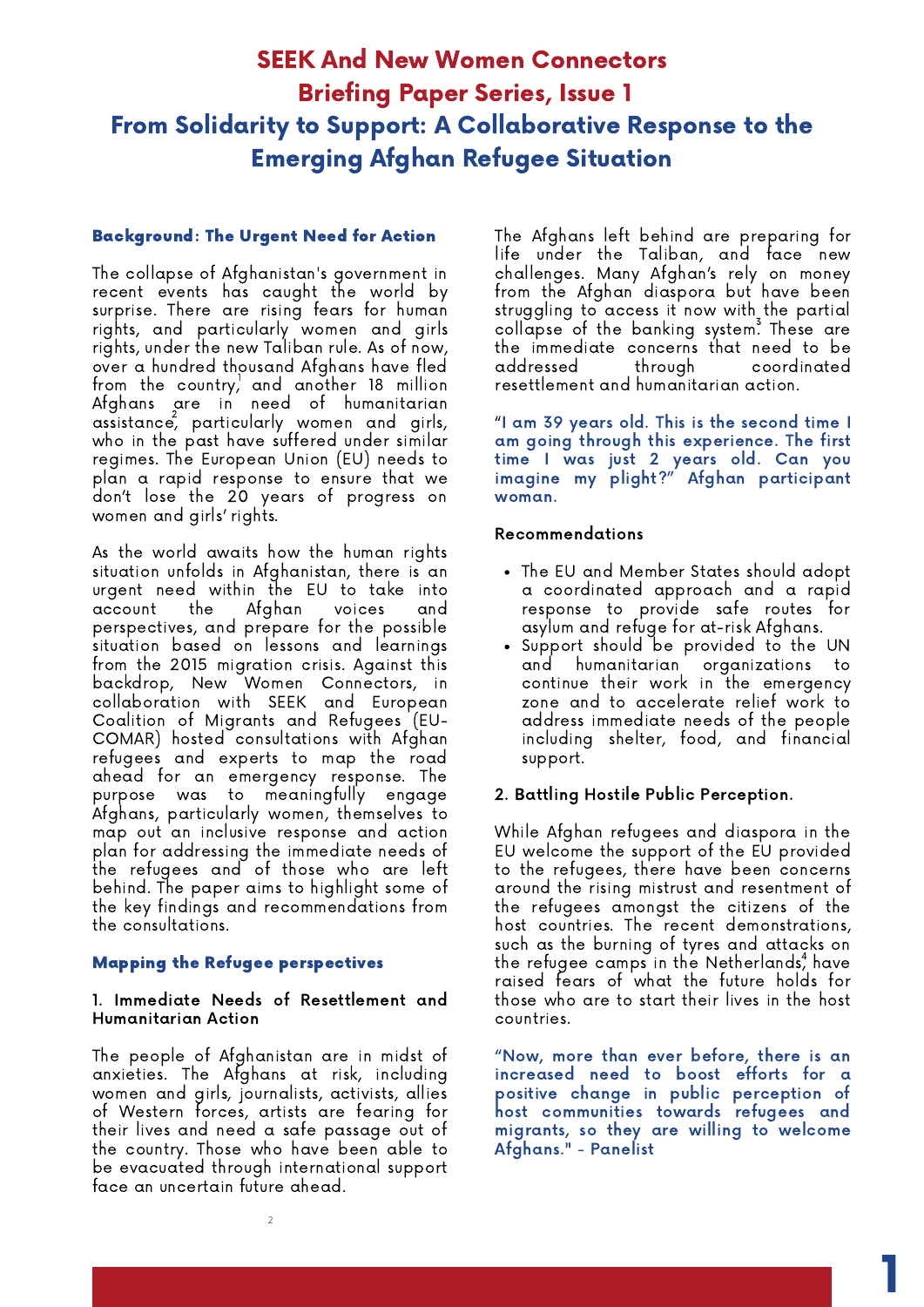#### Recommendations

- The EU leadership must engage on an urgent basis with the Member States to encourage the shift in the hostile and negative public narratives around refugees to a more welcoming approach.
- More efforts need to be directed for the preparedness of host communities for welcoming the refugees through research, advocacy, and campaigns for narratives perceptions of refugees.

#### 3. The future of "Afghans in Afghanistan"

There are rising fears amongst the Afghans, including the diasporas and displaced and those who are left or stayed in Afghanistan, of what happens next in Afghanistan under the Taliban regime, with experiences of the last rule still haunting them. With the best and the brightest leaving the country, including many of the women rights activists, there are questions of what happens for the rights of those who are left behind.<sup>5,6</sup>Amidst these concerns, the Afghans call for the EU and the international community to put pressure on the Taliban to uphold human and women rights, and that the United Nations and international aid agencies and organizations continue their work within Afghanistan and provide support for grassroots organizations, networks, and activists that are still in Afghanistan and working with Afghan citizens and refugees.

"I am worried about what happens to women who have to work as they have to provide for their families but who are not able to escape Afghanistan as they do not have the connections or they did not work with the US government. I hope the humanitarian community supports them for long-term solutions with Taliban so they continue their education and work" Afghan woman participant

#### Recommendations

While establishing diplomatic relations with Afghanistan, The EU and the Member States should demand the aliban to clearly specify laws affecting women and girls' access to education and economic participation, uphold and respect human rights, and particularly equal rights and opportunities for women and girls.

• Advocacy efforts for diplomatic dialog should be directed in at least directions: with Taliban where these should be channeled through (local) influencers, elders and ways that have proved effective for dialog with the Taliban; and, with EU member States to ensure women-rights is protected by Taliban. This can be accelerated through research-based diplomatic dialogs.

#### 4. Wanting the Help to Help

There is a great interest in Afghan diasporas and activists to help those back home, but with the current crisis in place they are left feeling helpless as they lack the means and connections to do so. These Afghans are in contact with the local populations through families and friends, and many in the past have been leading and/or supporting local initiatives to provide access to health, education, and other basic services to those in need back home. But now they face uncertainties as to how to continue their humanitarian and charity work in a safe way. Moreover, as the refugees and diaspora are located in different countries across Europe, their work is mostly happening in silos and there are limited platforms to synergize their work.

"I am watching as my country burns and my family desperately needs help. I need help to help my family. My sister is a widow and lives in Kabul with her 2 daughters. Who will bring food for them, now that Talibans have asked them to limit going outside". - Afghan woman

#### Recommendations

- The EU should support collaborations and knowledge sharing platforms to connect the networks of: Afghan diaspora in the EU, networks of friends of people of Afghanistan, networks of Afghans in Afghanistan
- The EU's External Action can leverage the networks of local and diaspora-led civil society organizations working with Afghans and grassroot organizations in Afghanistan to support relief efforts.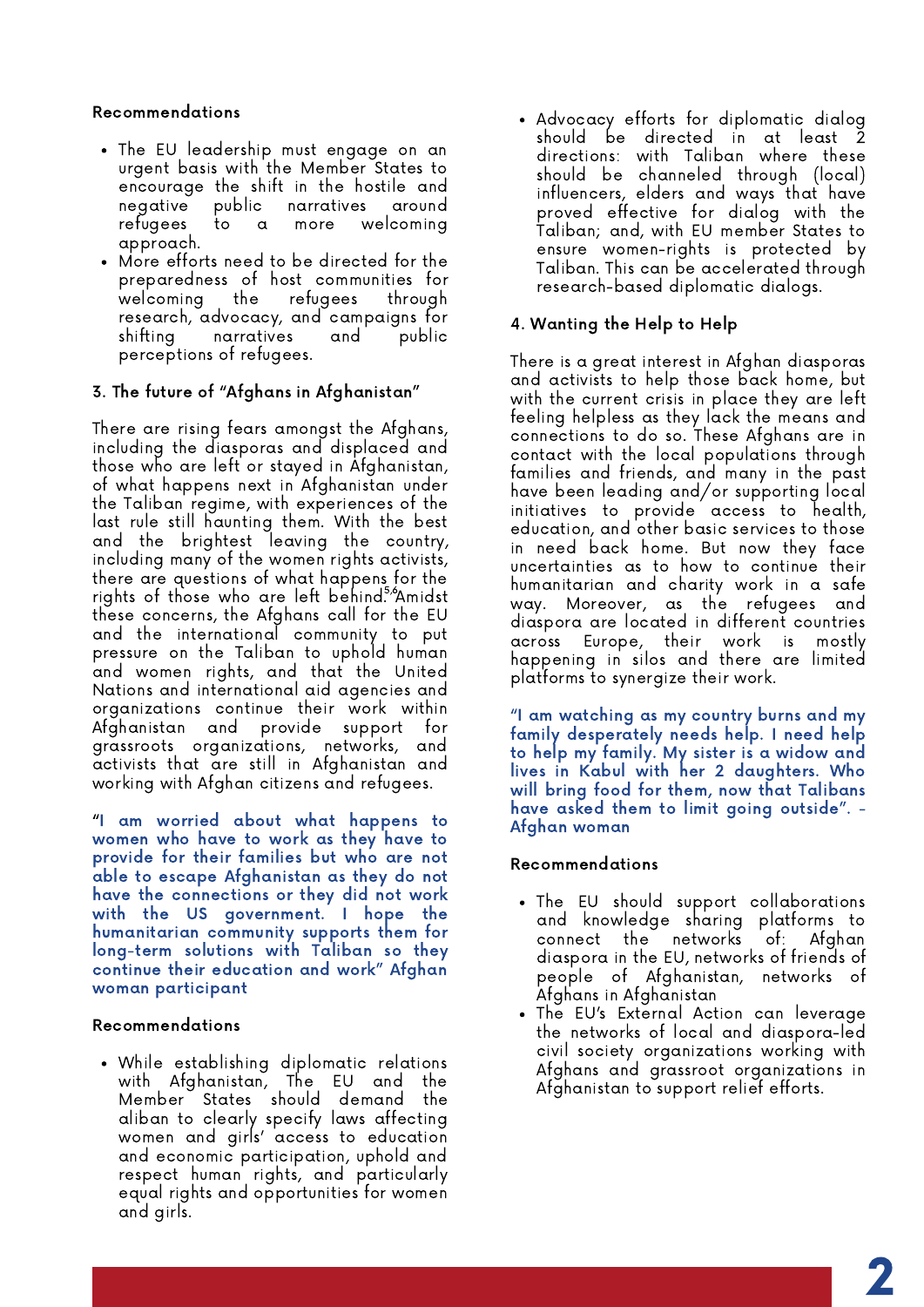#### 5. Amplifying Afghan Voices

There is a general consensus on the need to amplify the voices of the Afghans, particularly the women and girls, and for providing them a platform to tell their own story instead of it being told for them. There has been a lot of media attention 'on' Afghanistan, but not 'by' the Afghans. A wider scale support is needed so that Afghan voices don't get drowned in the noise of others speaking for them. Women and girls are in an increased vulnerable state. Their rights can be protected by taking measures to provide increased visibility.

"There are still a lot of Afghan-activistwomen in Afghanistan. We should give them a channel where they can express themselves and give us the news (from Afghanistan) so the world does not forget them" - Afghan woman participant

#### Recommendations

- Any migration response needs to be build on a participatory course of action and encourage self representation of the people of Afghanistan so their voices are included in the policies regarding them.
- To provide spaces and platform to amplify voices of women and girls, extra support in the form of women-led support groups should be made available on an urgent basis.

#### Conclusions

After 40 years of prolonged war and devastation, Afghanistan is again in the face of a humanitarian crisis. The EU should take the lead to build a European-led solidarity for providing protection and assistance to those who are the most at risk, including refugees, asylum seekers, and those left behind. These efforts can be synergized through a collaborative approach that takes into account the needs and the voices of the Afghans. This is the time to build bridges by directing efforts towards positive public perception in host countries, and by initiating EU dialog at diplomatic level to stand together and support those at-risk and the most vulnerable.

#### References:

- BBC Report, 2021. <https://www.bbc.com/news/world-asia-58283177> 1.
- International Rescue Committee 2021. [https://eu.rescue.org/article/help-afghanistan-what-do](https://eu.rescue.org/article/help-afghanistan-what-do-afghans-need-eu-now)afghans-need-eu-now 2.
- 3. Participant, consultation session.
- 4. Lorimer (2021). Dutch Review. https://dutchreview.com/news/protest-about-arrival-of-afghans-inthe-netherlands/
- 5.Shahina KK (2021). [https://thefederal.com/international/womens-rights-activists-are-leaving-that](https://thefederal.com/international/womens-rights-activists-are-leaving-that-will-severely-affect-afghan-society/)will-severely-affect-afghan-society/
- Telegraph (2021). https://www.telegraph.co.uk/world-news/2021/08/31/afghan-brain-drain-best-6. brightest-leaving-afghanistan-will-headache/